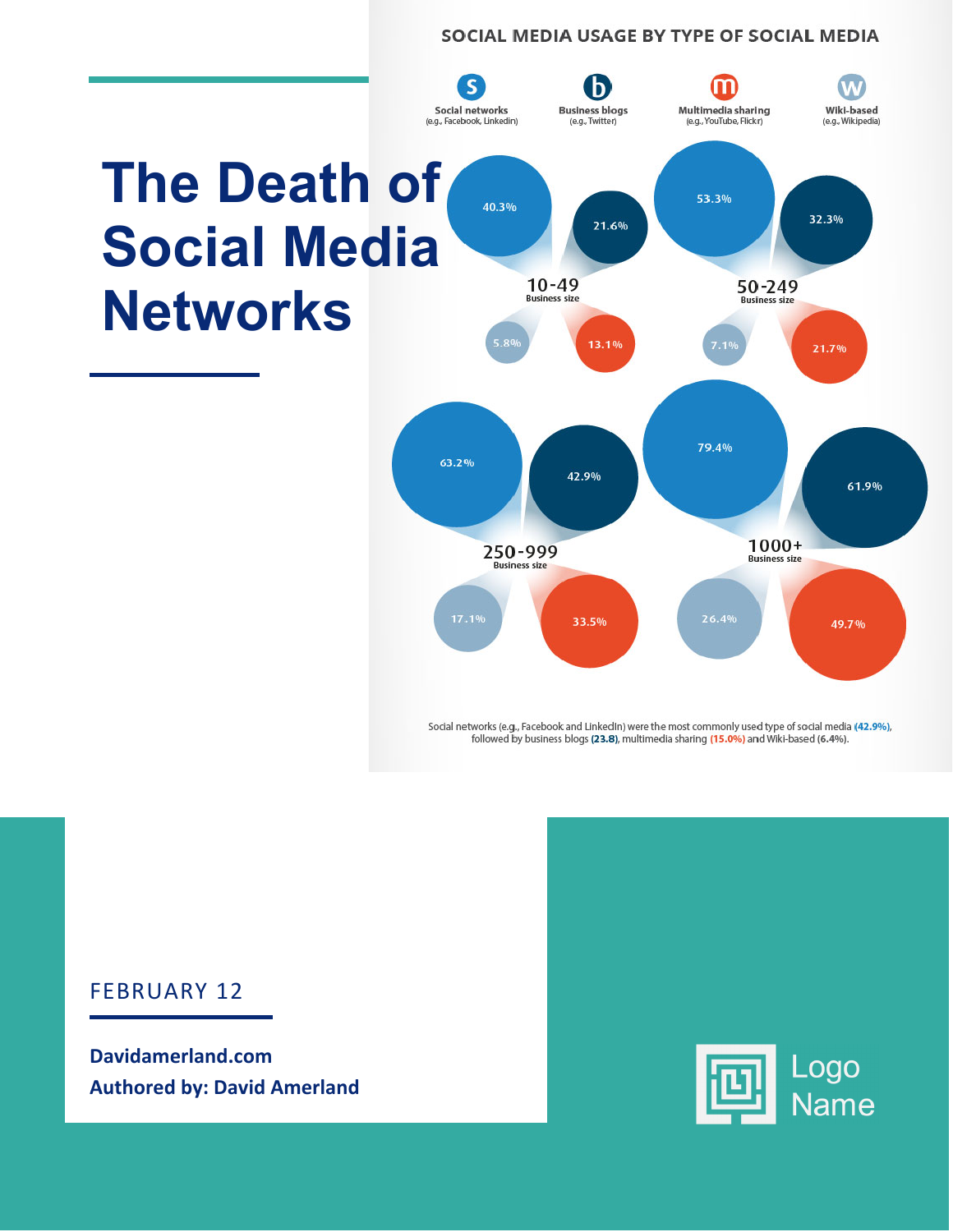# **Title Heading**

Nothing lasts forever. The announcement of the sunsetting of Google Plus, made on December 10, 2018<sup>1</sup> is remarkable for several distinct reasons. Listing them straight away is important because it helps us understand why it also marks the beginning of the end for all social media networks.

- First, it's an admission of failure when failure, perhaps, should not have been possible. Following Google Buzz (launched 2010, retired in 2011), Google Friend Connect (launched 2008, retired by March 2012), and Orkut (launched in 2004, retired in September 2014) Google Plus is the fourth attempt by Google to enter the social media network space and at this stage the usual excuses about "learning curves" and "teething difficulties" have completely evaporated.
- Second, it's a breach of trust at a level that Google hasn't displayed before (and Gideon Rosenblatt's very powerful, personal article captures some of its [magnitude\)](https://www.the-vital-edge.com/fall-of-google-plus/). In the Google universe, of course, products come and products go but a sociotechnical platform<sup>2</sup> is different from a product in the way that it is being used by "socio‐" part which involves human behavior, nondeterministic decision‐making and social interactions.
- Third, it follows exactly the expected lifespan of a social media network predicted by a Princeton study<sup>3</sup>. The study focused on Facebook, which is still around at the time of writing but which we shall get to a little further down. It applies perfectly to Google Plus however.
- Fourth, unwittingly perhaps it reflects a greater, underlying trend of social engagement across the web. Traditionally Google has been able to stay abreast of technological developments in areas such search technology, computer hardware, memory storage, databases and data centers in a mostly organic way. It is a matter of function and form. When you swim in a stream

**<sup>1</sup> <https://en.wikipedia.org/wiki/Google%2B>**

**<sup>2</sup>  [https://en.wikipedia.org/wiki/Sociotechnical\\_system](https://en.wikipedia.org/wiki/Sociotechnical_system)** 

**<sup>3</sup>  [https://davidamerland.com/seo‐blog/941‐the‐life‐expectancy‐of‐a‐social‐network.html](https://davidamerland.com/seo%E2%80%90blog/941%E2%80%90the%E2%80%90life%E2%80%90expectancy%E2%80%90of%E2%80%90a%E2%80%90social%E2%80%90network.html)**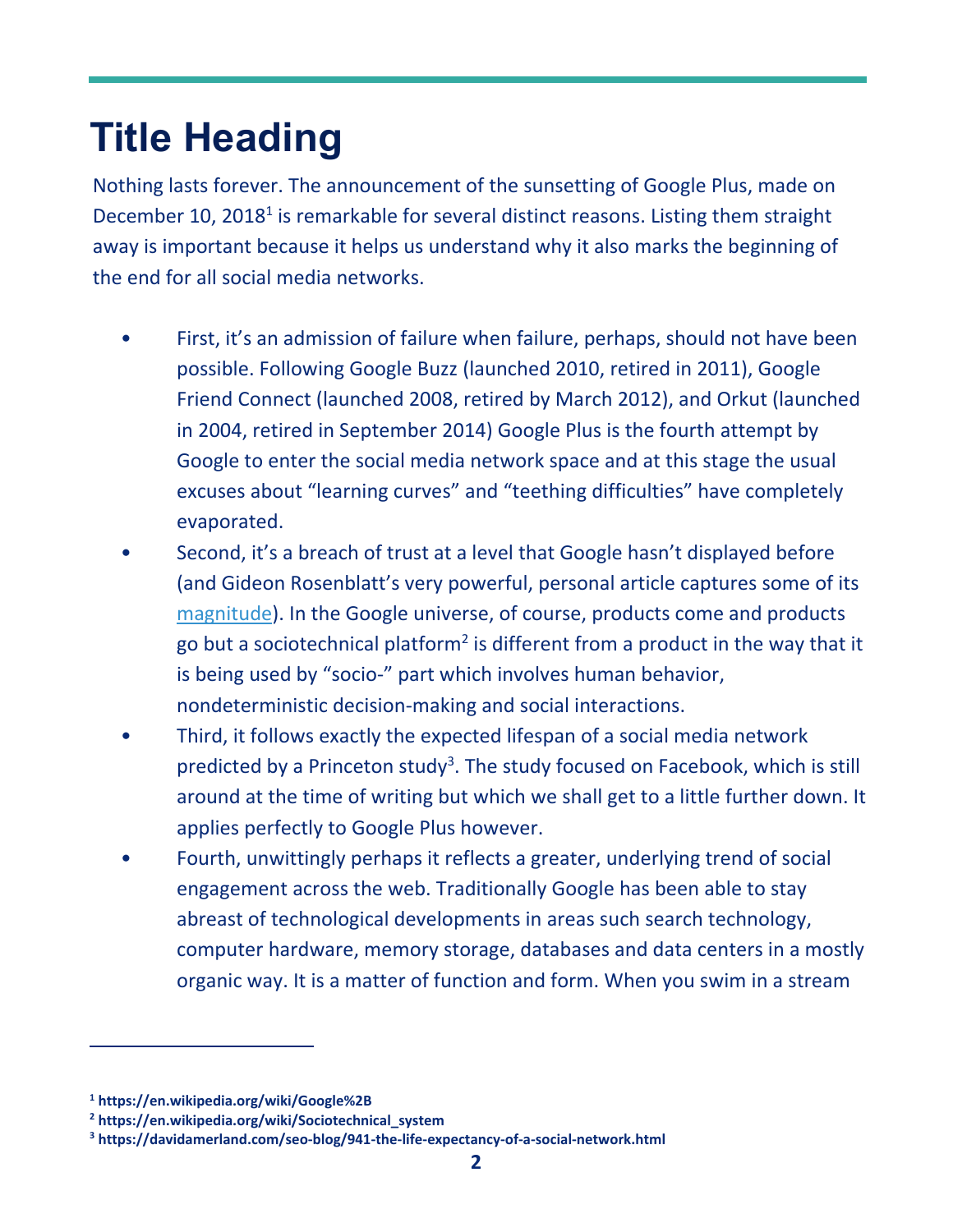of data it goes to reason that you will be hyper‐sensitized to everything that has to do with it and respond instinctively to its evolution.

### **The Product and the Price**

There ain't no such thing as a free lunch.<sup>4</sup> To develop, run and support a social media network requires engineers, programmers, computers, talent and vision. It is no accident that the biggest ones of our time: Facebook, Twitter, LinkedIn reduce the cost involved (and make money) by using the data provided by their members to more precisely understand them and then target them specifically with advertising that is tailored to what they find most interesting and useful.

This is the traditional television model where the particular network of channel attracts specific demographics with some known interests through its programming and then uses that to sell advertising to marketers and companies, directly. On a social media platform however there is an extra twist that provides an additional, ingenious benefit to the platform.

The twist? The 'programming' on a social media platform is provided by the users themselves. They are the ones who produce original content and share the content of others. The ingenious part is that by having users to do all the lifting in terms of content social media platforms can create engagement and access individual profile data that allows them to capture and understand demographics in a far more accurate and detailed way than any television channel could have ever hoped to, in the past.

So, in a sense, every social media platform is a product that is provided at the price of an individual's willingness to relinquish control over their own data. Historically, our right to privacy has been more closely linked to the social hierarchy we think we belong to than we would like to admit. The right to privacy then has been the direct result of the dynamic struggle between social status, social equity and public trust.

**<sup>4</sup>  [https://en.wikipedia.org/wiki/There\\_ain%27t\\_no\\_such\\_thing\\_as\\_a\\_free\\_lunch](https://en.wikipedia.org/wiki/There_ain%27t_no_such_thing_as_a_free_lunch)**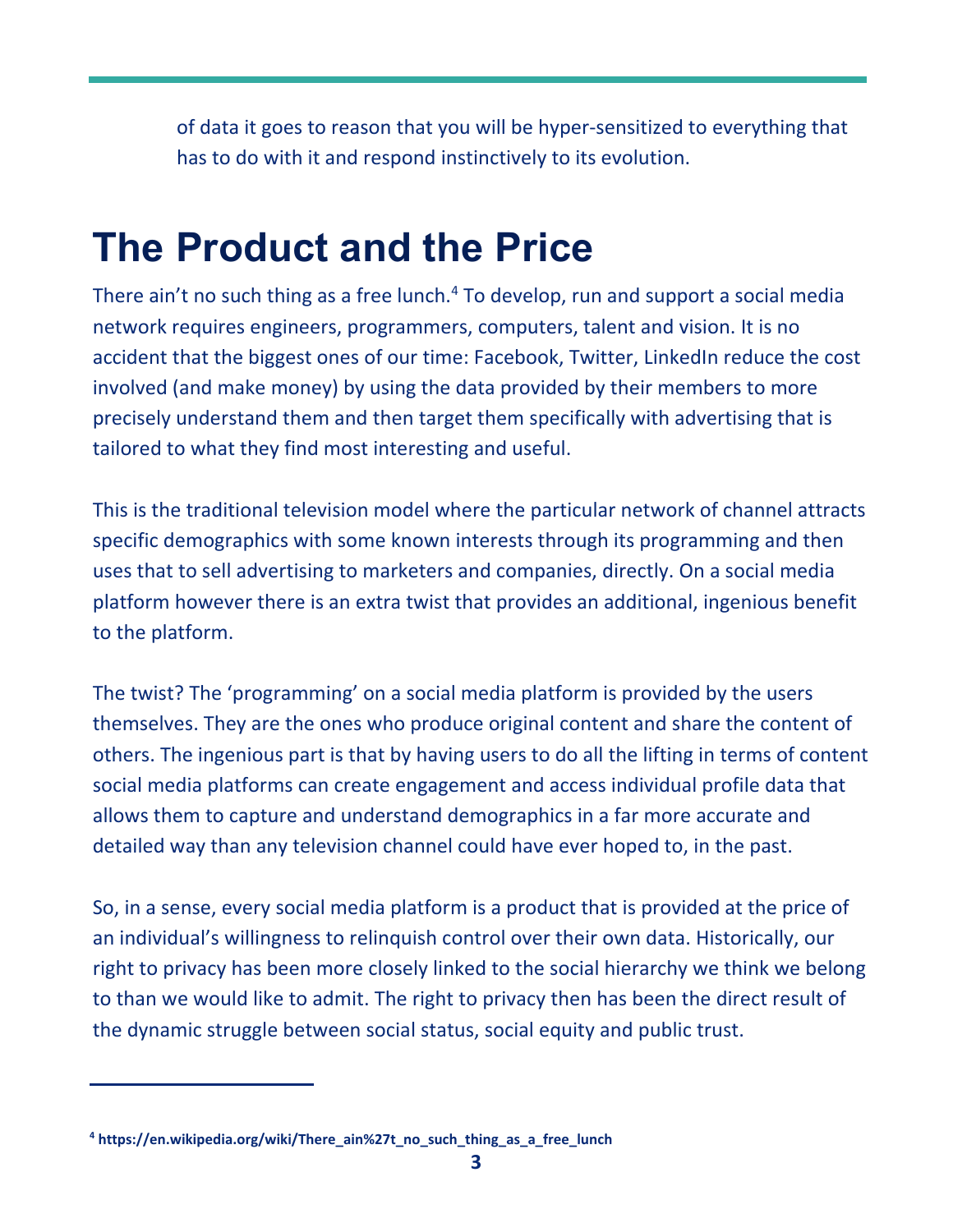Writing in the 11th issue of the International Journal of Communication on the subject, Rutger University's Matt Reichel would rightly observe then that "…political deliberation about privacy is, in fact, a coded conversation about the location of certain members of society in a social hierarchy, and that the unequal distribution of privacy rights effectively reifies this overarching hierarchy."

The fact that we are willing to consider privacy so broadly right now owes little to any possible form of enlightenment we might have suddenly evolved in and more on the fact that Facebook's disregard for privacy<sup>5</sup> has led to such a monumental lapse of even the most basic norms regarding privacy that it has commended significant news coverage on the subject and therefore holds, in our mind, a disproportionate association with the subject.

# **Why Even Join A Social Media Network in the First Place?**

To understand what we've lost we need to have a grasp of what we felt we had to gain. Behavior without motivation is madness and motivation without intent is dreaming. The internet is not a place where we find ourselves by accident so it is important to understand why we join social media networks.

Authors Petter Bae Brandtzæg and Jan Heim, writing in their book *[Online Communities](https://www.researchgate.net/publication/221095501_Why_People_Use_Social_Networking_Sites)  [and Social Computing](https://www.researchgate.net/publication/221095501_Why_People_Use_Social_Networking_Sites)* list four reasons, each of which reflects a primary evolutionary trait that has led to the development of the type of brain we possess:

**Information** 

- **Entertainment**
- Social interaction

**<sup>5</sup>  [https://www.nbcnews.com/tech/social‐media/timeline‐facebook‐s‐privacy‐issues‐its‐responses‐n859651](https://www.nbcnews.com/tech/social%E2%80%90media/timeline%E2%80%90facebook%E2%80%90s%E2%80%90privacy%E2%80%90issues%E2%80%90its%E2%80%90responses%E2%80%90n859651)**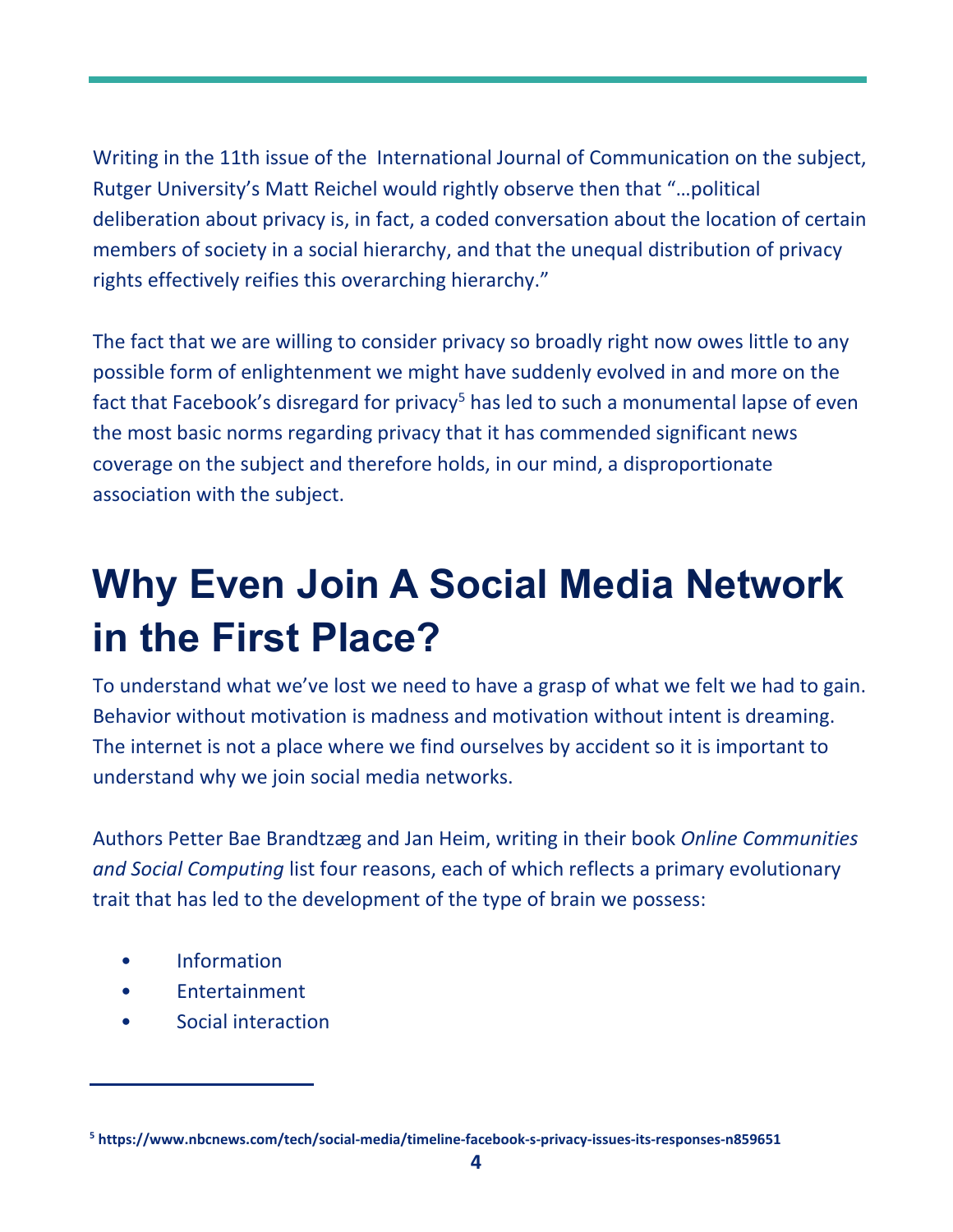#### Personal identity

One could argue that the last one alone encapsulates the other three and pretty much anything else we might think of as identity curation is an ever-evolving, technologyadopting activity we require to engage in, in order to answer the simplest of questions: Who are we? How can we live our life?

It is easy now, within these four things to see that Twitter so readily satisfies the first, and Facebook was specifically designed to fulfill the last two. While every network starts with a single point of focus (or maybe two) and then expands as part of its efforts to attract more and more members, increase the strength of its relevance and its potential to generate revenue from the captured data it accumulates Google Plus started off with a focus on all four points, no need to raise any kind of revenue and then proceeded to narrow down its reason for existence in the mistaken belief that by doing so it would achieve a clarity for the new users it was hoping to attract that was lacking at the beginning of its journey.

We needed to join social media networks because in the beginning the web was a dark and lonely place, populated by entities whose identities we could never verify and capable of delivering functionality only to those who understood a little of the code that run it. It was characterized by places of:

- Limited functionality (if any)
- Unknown utilitarian value

Zero (if any) means of establishing a presence

The socio-technical platforms that sprung up seemed to nicely solve all these problems, even if somewhat imperfectly. Friendster grew because of that (and then lost traction because it couldn't keep up<sup>6</sup>). It was superseded by MySpace just in time for it to crashand-burn as it lost focus and respect for its members<sup>7</sup>. Facebook benefited by the next

**<sup>6</sup>  [https://mashable.com/2014/02/03/jonathan‐abrams‐friendster‐facebook/?europe=true#dZTr2ZNnNaqw](https://mashable.com/2014/02/03/jonathan%E2%80%90abrams%E2%80%90friendster%E2%80%90facebook/?europe=true#dZTr2ZNnNaqw)** 

**<sup>7</sup>  [https://www.theguardian.com/technology/2015/mar/06/myspace‐what‐went‐wrong‐sean‐percival‐spotify](https://www.theguardian.com/technology/2015/mar/06/myspace%E2%80%90what%E2%80%90went%E2%80%90wrong%E2%80%90sean%E2%80%90percival%E2%80%90spotify)**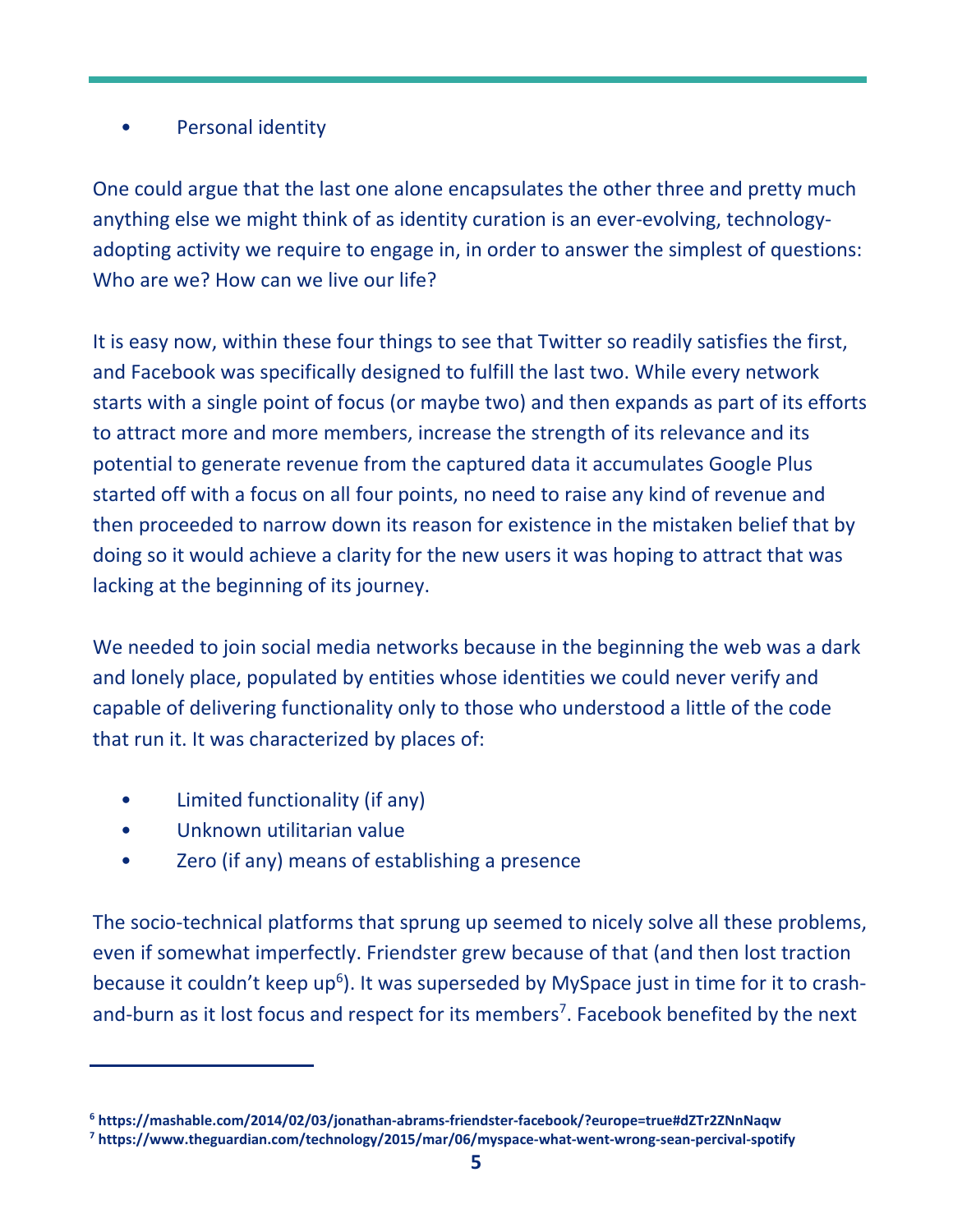wave of development as the notion of the "Web 2.0"<sup>8</sup> took off and it was a wave it would ride, somewhat unevenly,<sup>9</sup> as it expanded globally until its woes caught up with it and began to take center stage.<sup>10</sup>

In this potted history plus your own intuition as you consider this you know the writing is in the wall already. If you were a member of Google Plus you're asking yourself the obvious question: would I undergo the trouble of curating an identity again, somewhere else just to have it shut down and I have to start all over again?

You already know the answer to that one, as do I.

### **Technology Shifts**

While it was technology that appears to have driven everything that is not quite as true as it may sound. The development of technology, its acceleration and now, fragmentation makes us focus on the wrong things and ask the wrong questions.

It has always been human behavior that drives things and technology has always been a tool we have used well to achieve more of what we need, with less effort. To that end social media networks are now passing into the realm of utilities in our toolkit. When the core of our digital identity revolves around a device that is always with us our activity across websites, social media networks and apps becomes part of a broader effort of identity-curation that does not put any of our eggs in a single basket any more.

We understand that while social media networks and, indeed, apps, may come and go, data remains. Curating the self through a variety of digital and non-digital means<sup>11</sup> not only satisfies the fundamental aspects of our neurobiology that have remained constant for centuries, but also ensures as Dr Louise Connelly put it in a University of

**9  [https://www.recode.net/2018/2/12/16998750/facebooks‐teen‐users‐decline‐instagram‐snap‐emarketer](https://www.recode.net/2018/2/12/16998750/facebooks%E2%80%90teen%E2%80%90users%E2%80%90decline%E2%80%90instagram%E2%80%90snap%E2%80%90emarketer)** 

**<sup>8</sup>  [https://en.wikipedia.org/wiki/Web\\_2.0](https://en.wikipedia.org/wiki/Web_2.0)** 

**<sup>10</sup> [https://www.thestreet.com/investing/fake‐news‐security‐issues‐catch‐up‐with‐facebook‐14662689](https://www.thestreet.com/investing/fake%E2%80%90news%E2%80%90security%E2%80%90issues%E2%80%90catch%E2%80%90up%E2%80%90with%E2%80%90facebook%E2%80%9014662689)** 

**<sup>11</sup><http://discovery.ucl.ac.uk/10020586/>**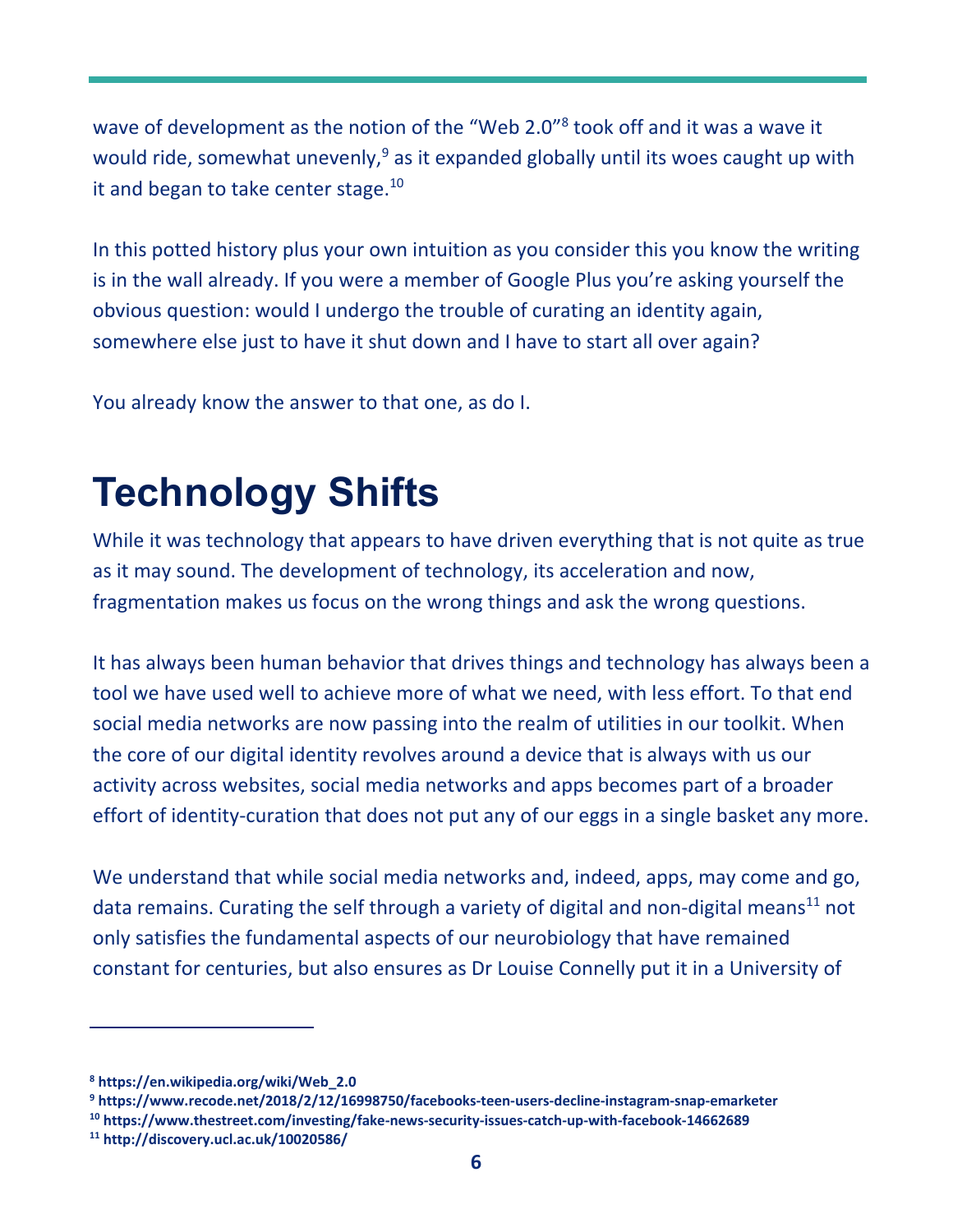Edinburgh study on identity curation: "Correlating 'digital footprint' research with an understanding of the wider discourse around 'transitions' and 'identity management' requires a more nuanced approach to presuppositions."

As we are actively taking charge of our own efforts to curate our identity through specific, trackable and very intentional behaviors, $12$  we are also becoming adept at picking and choosing where to surface and when.

As Jenny Davis writes in *[Identity Theory in a Digital Age](https://www.researchgate.net/publication/306303054_Identity_Theory_in_a_Digital_Age)*: "Role identities are the social positions that persons claim in society, such as student, mother, employee, or friend. Social identities are those that demarcate membership within a larger category or group, sharing similar characteristics. Person identities are those characteristics through which a person defines the self as a unique individual: nice, stubborn, moral, selfish, and so forth."

Messaging apps $<sup>13</sup>$  have overtaken social media networks as the means through which</sup> to connect with others. And online communities now work best through the narrowing of boundaries and the sharing of very specific interests. This is a trend that works against the likes of Facebook with its "grab as much as you can, of everything" approach.

### **"They [Social Media Networks] no longer represent us and therefore we no longer quite feel bound by them."**

**<sup>12</sup> [https://searchengineland.com/google‐now‐50‐million‐local‐guides‐adding‐content‐google‐maps‐search‐284737](https://searchengineland.com/google%E2%80%90now%E2%80%9050%E2%80%90million%E2%80%90local%E2%80%90guides%E2%80%90adding%E2%80%90content%E2%80%90google%E2%80%90maps%E2%80%90search%E2%80%90284737)  13 [https://www.inc.com/larry‐kim/the‐top‐7‐messenger‐apps‐in‐world.html](https://www.inc.com/larry%E2%80%90kim/the%E2%80%90top%E2%80%907%E2%80%90messenger%E2%80%90apps%E2%80%90in%E2%80%90world.html)**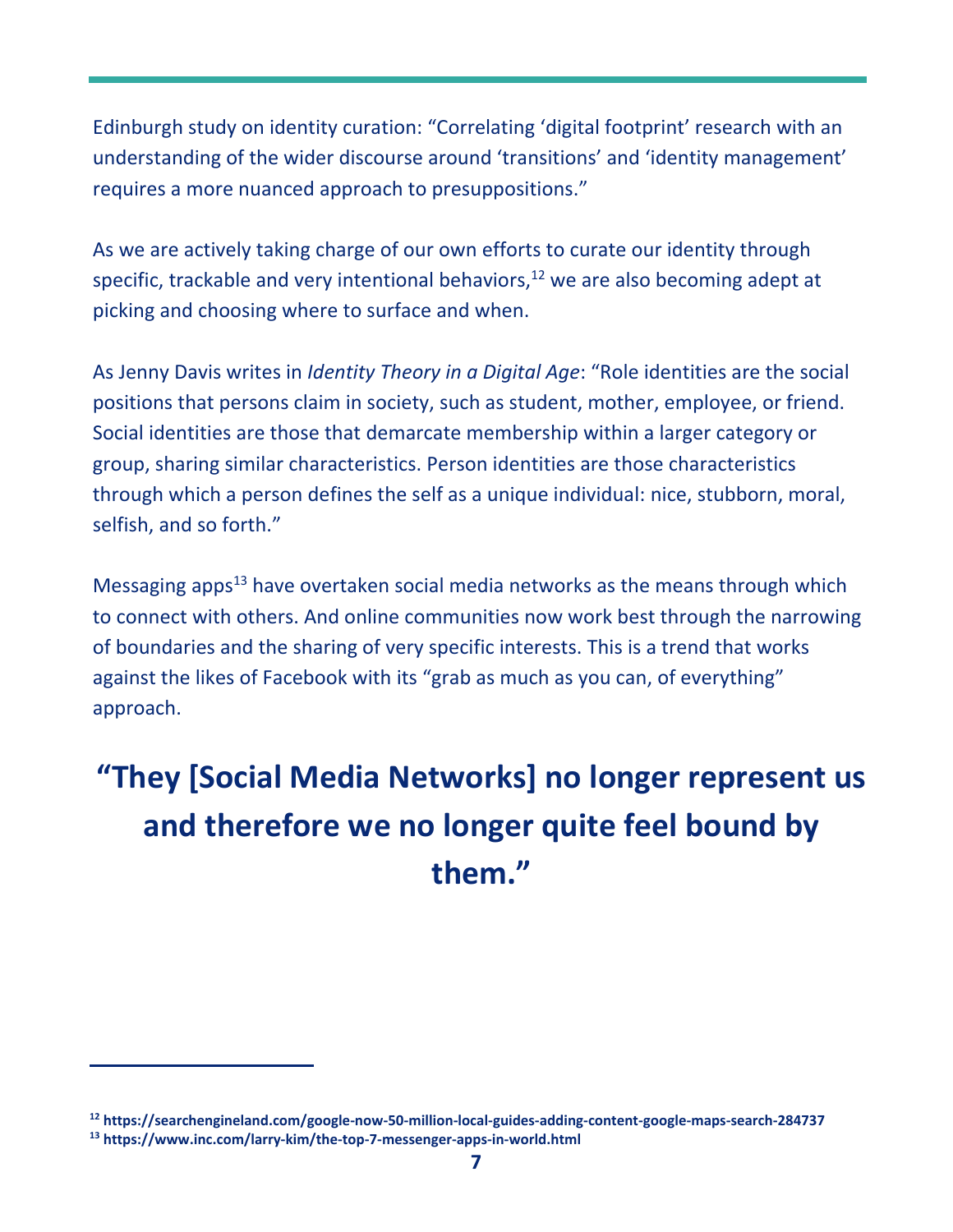### **There Is No Trust**

Google's shuttering of Google Plus did not just brush away years of identity curation for hundreds of thousands, maybe millions of individuals, it also destroyed the final fragile strand binding the average user to a particular social network platform: trust.

As someone who has written extensively on Social Media<sup>14</sup> and its impact and Trust<sup>15</sup> (and its impact) I can see the Google Plus sunsetting moment for the perfect storm that it is: a confluence of enablement through ever more responsive technology coupled with the realization that data now, belongs to the person who generates it.

Does that mean we will all suddenly stop using social media platforms? No. But the reasons we use them and how we use them are shifting. We are less invested. We feel less constrained by them. They no longer represent us and therefore we no longer quite feel bound by them. These are small, important, seismic‐level shifts of perception that begin to affect engagement and value, loyalty and usage patterns. And yes, they are all underpinned by our sense of trust.

In its most basic role trust allows us to make a prediction about the future which then determines the effort we are willing to put into the present. If you say something complicated that makes me think I am more willing to do so and respond if I have a reasonable expectation that by the time I finish crafting my reply you will still be around to reply back. Otherwise I don't bother.

We are at this stage now. Social media networks are suffering the death of a thousand cuts. Nothing is killing them directly but we have all become wary of the impact of changes we cannot control and, as a result, they are becoming less directly

**<sup>14</sup> [https://www.amazon.com/gp/product/B006VE5NXS/ref=dbs\\_a\\_def\\_rwt\\_bibl\\_vppi\\_i3](https://www.amazon.com/gp/product/B006VE5NXS/ref=dbs_a_def_rwt_bibl_vppi_i3)  [15 https://www.amazon.com/Tribe‐That‐Discovered‐Trust‐interactions‐](https://www.amazon.com/Tribe%E2%80%90That%E2%80%90Discovered%E2%80%90Trust%E2%80%90interactions%E2%80%90ebook/dp/B016NH1N90/ref=tmm_kin_swatch_0?_encoding=UTF8&qid=&sr=)**

**ebook/[dp/B016NH1N90/ref=tmm\\_kin\\_swatch\\_0?\\_encoding=UTF8&qid=&sr=](https://www.amazon.com/Tribe%E2%80%90That%E2%80%90Discovered%E2%80%90Trust%E2%80%90interactions%E2%80%90ebook/dp/B016NH1N90/ref=tmm_kin_swatch_0?_encoding=UTF8&qid=&sr=)**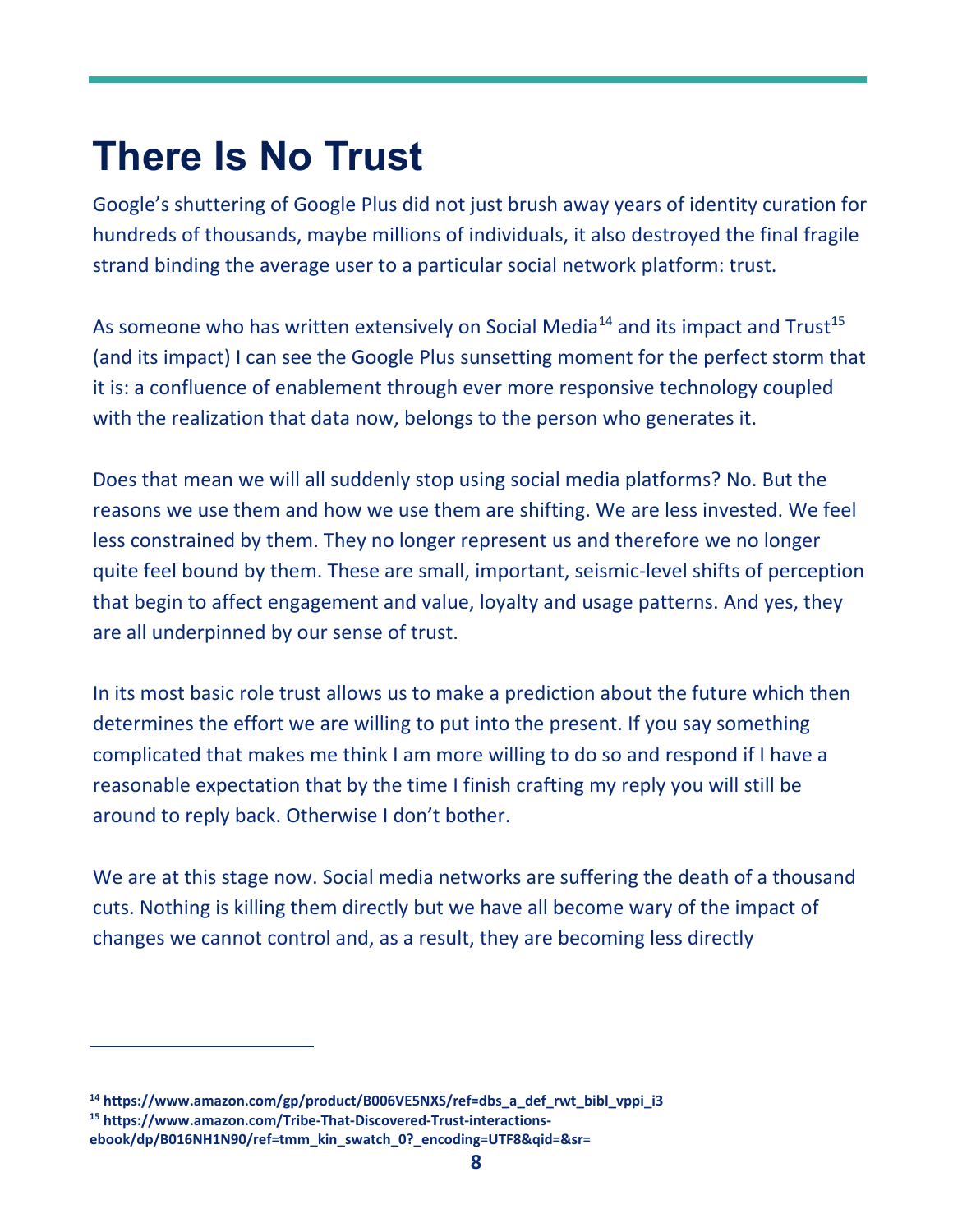

relevant to us. Irrelevance on the web, as MySpace demonstrated, is just another word for death.

### **"Irrelevance on the web, as MySpace demonstrated, is just another word for death."**

## **The Web is Changing (Again)**

As you might expect nothing happens in a vacuum. The Tim Berners‐Lee backed initiative to decentralize the web (again) $16$  builds on his vision of linked data from the days of the semantic web to offer an alternative where data is stored by the user and parsed out incrementally and selectively.<sup>17</sup>

**<sup>16</sup> [https://en.wikipedia.org/wiki/Solid\\_\(we](https://en.wikipedia.org/wiki/Solid_)b\_decentralization\_project)** 

**<sup>17</sup><https://solid.mit.edu/>**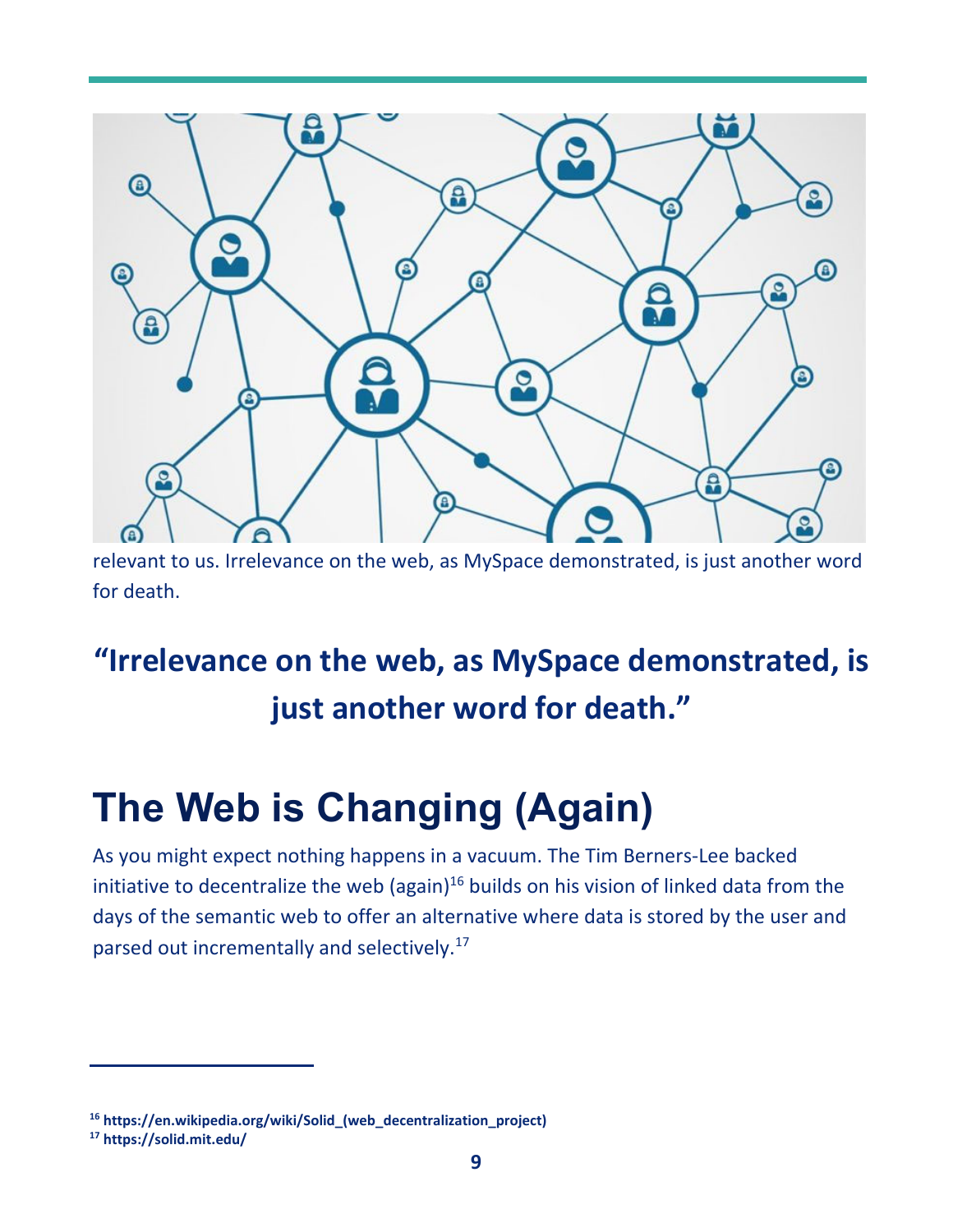This dynamic is at odds with the technology-driven drive to capture all data, everywhere and store it forever. Have no doubt this is a historic moment. Future historians will peer back to our time to try and determine just what was it that we saw that made us go in a particular direction. What was it we felt?

# **The Nitty-Gritty**

So, the heyday of social networks is over. Apps, websites and blogs are becoming sexy again and the social layer that marketers, brands and tech companies rely on to capture user‐generated data is now something that exists everywhere. Google is already using personalized recommendations in Google Maps<sup>18</sup> and the personalization based around connections from Google accounts and Gmail addresses is used in other Google products.19

The increased use of artificial intelligence enhanced products that tailor themselves to our specific, individual usage patterns makes this trend near impossible to avoid.<sup>20</sup>

So, what do you do if you're a brand, a marketer or an individual? With the growing awareness that the overlap in behavioral patterns between these three distinct entities is growing here are the main differences:

#### **Brands:**

- Define brand values at every touchpoint
- Enhance website activity and find ways to bring visitors back
- Create content that delivers clear value to the end user and make sure it reflects brand values

### **Marketers:**

**<sup>18</sup> [https://blog.google/products/maps/explore‐around‐town‐google‐maps/](https://blog.google/products/maps/explore%E2%80%90around%E2%80%90town%E2%80%90google%E2%80%90maps/)** 

**[<sup>19</sup> https://www.blog.google/products/marketingplatform/analytics/personalization‐features‐now‐available‐google‐](https://www.blog.google/products/marketingplatform/analytics/personalization%E2%80%90features%E2%80%90now%E2%80%90available%E2%80%90google%E2%80%90optimize/20) optimize/** 

**[<sup>20</sup>](https://www.blog.google/products/marketingplatform/analytics/personalization%E2%80%90features%E2%80%90now%E2%80%90available%E2%80%90google%E2%80%90optimize/20) [https://davidamerland.com/seo‐blog/1275‐four‐2019‐trends‐that‐will‐change‐everything.html](https://davidamerland.com/seo%E2%80%90blog/1275%E2%80%90four%E2%80%902019%E2%80%90trends%E2%80%90that%E2%80%90will%E2%80%90change%E2%80%90everything.html)**